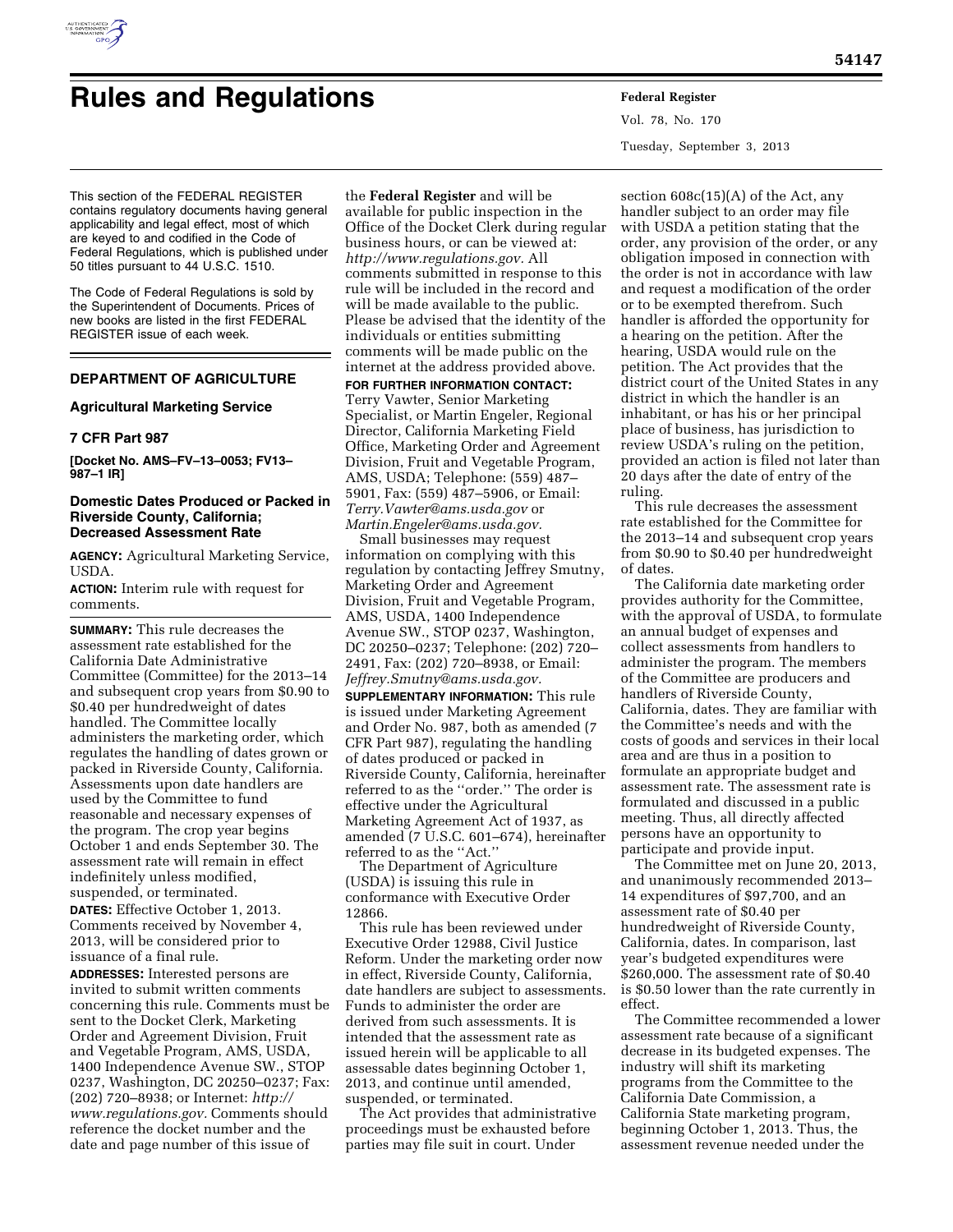order for the 2013–14 crop year has decreased. Income generated from the lower assessment rate, combined with cull surplus contributions, and carry-in funds from the 2012–13 crop year should be sufficient to cover anticipated 2013–14 expenses.

Proceeds from sales of cull dates are deposited into a surplus account for subsequent use by the Committee in covering the surplus pool share of the Committee's expenses. Handlers may also dispose of cull dates of their own production within their own livestockfeeding operation; otherwise, such cull dates must be shipped or delivered to the Committee for sale to non-human food product outlets. Pursuant to § 987.72(b), the Committee is authorized to temporarily use funds derived from assessments to defray expenses incurred in disposing of surplus dates. All such expenses are required to be deducted from proceeds obtained by the Committee from the disposal of surplus dates. For the 2013–14 crop year, the Committee estimates that \$3,000 from the surplus account would be needed to temporarily defray expenses incurred in disposing of surplus dates.

The major expenditures recommended by the Committee for the 2013–14 crop year include: \$58,200 for general and administrative expenses, \$20,000 for nutrition and food quality programs, and \$19,500 for contingency funds. Budgeted expenses for the 2012– 13 crop year included: \$110,000 for generic marketing promotions, \$83,520 for general and administrative expenses, \$43,800 for nutrition marketing programs, and \$12,680 for contingency funds.

The assessment rate of \$0.40 per hundredweight of dates handled was recommended by the Committee after considering several factors: The anticipated size of the 2013–14 crop, the Committee's estimates of the incoming reserve, other income, and anticipated expenses. Date shipments for the year are estimated at 26,500,000 pounds (265,000 hundredweight) which should provide \$106,000 in assessment income. Income derived from handler assessments, along with a \$3,000 reimbursement for the cost of disposing of surplus culls, should be adequate to cover budgeted expenses.

Section 987.72(d) of the order states that the Committee may maintain a monetary reserve not to exceed 50 percent of the average of expenses incurred during the most recent 5 preceding crop years, except that an established reserve need not be reduced to conform to any recomputed average. The Committee expects to carry a \$25,000 reserve into the 2013–14 crop

year. It expects to add \$11,300 to the reserve during the year, for a carryout of approximately \$36,300, which is below the limit specified in the order.

The assessment rate established in this rule will continue in effect indefinitely unless modified, suspended, or terminated by USDA upon recommendation and information submitted by the Committee or other available information.

Although this assessment rate is effective for an indefinite period, the Committee will continue to meet prior to or during each crop year to recommend a budget of expenses and consider recommendations for modification of the assessment rate. The dates and times of Committee meetings are available from the Committee or USDA. Committee meetings are open to the public and interested persons may express their views at these meetings.

USDA will evaluate Committee recommendations and other available information to determine whether modification of the assessment rate is needed. Further rulemaking will be undertaken as necessary. The Committee's 2013–14 budget and those for subsequent crop years will be reviewed and, as appropriate, approved by USDA.

# **Initial Regulatory Flexibility Analysis**

Pursuant to requirements set forth in the Regulatory Flexibility Act (RFA) (5 U.S.C. 601–612), the Agricultural Marketing Service (AMS) has considered the economic impact of this rule on small entities. Accordingly, AMS has prepared this initial regulatory flexibility analysis.

The purpose of the RFA is to fit regulatory actions to the scale of businesses subject to such actions in order that small businesses will not be unduly or disproportionately burdened. Marketing orders issued pursuant to the Act, and the rules issued thereunder, are unique in that they are brought about through group action of essentially small entities acting on their own behalf.

There are approximately 70 producers of dates in the production area and 11 handlers subject to regulation under the marketing order. The Small Business Administration defines small agricultural producers as those having annual receipts less than \$750,000, and small agricultural service firms as those whose annual receipts are less than \$7,000,000. (13 CFR 121.201)

According to the National Agricultural Statistics Service (NASS), data for the most recently completed crop year (2011) shows that about 4.04 tons, or 8,080 pounds, of dates were

produced per acre. The 2012 grower price published by NASS was \$1,340 per ton, or \$0.67 per pound. Thus, the value of date production per acre in 2011–12 averaged about \$5,414 (8,080 pounds times \$0.67 per pound). At that average price, a producer would have to farm over 138 acres to receive an annual income from dates of \$750,000 (\$750,000 divided by \$5,414 per acre equals 138.53 acres). According to Committee staff, the majority of California date producers farm less than 138 acres. Thus, it can be concluded that the majority of date producers could be considered small entities. In addition, according to data from the Committee staff, the majority of handlers of California dates have receipts of less than \$7,000,000 and may also be considered small entities.

This rule decreases the assessment rate established for the Committee and collected from handlers for the 2013–14 and subsequent crop years from \$0.90 to \$0.40 per hundredweight of dates handled. The Committee unanimously recommended 2013–14 expenditures of \$97,700 and an assessment rate of \$0.40 per hundredweight of dates, which is \$0.50 lower than the 2012–13 rate currently in effect. The quantity of assessable dates for the 2013–14 crop year is estimated at 26,500,000 pounds (265,000 hundredweight). Thus, the \$0.40 rate should provide \$106,000 in assessment income. Income derived from handler's assessments, along with the \$3,000 contribution from the surplus program, should be adequate to meet the 2013–14 crop year expenses.

The major expenditures recommended by the Committee for the 2013–14 crop year include: \$58,200 for general and administrative expenses, \$20,000 for nutrition and food quality programs, and \$19,500 for contingency funds. Budgeted expenses in the 2012– 13 crop year include: \$110,000 for generic marketing promotions, \$83,520 for general and administrative expenses, \$43,800 for nutrition marketing programs, and \$12,680 for contingency funds.

The Committee recommended a lower assessment rate because the industry plans to shift its marketing programs to the State marketing program, the California Date Commission, beginning October 1, 2013. Thus, less assessment revenue is needed to fund Committee operations.

Section 987.72(d) of the order states that the Committee may maintain a monetary reserve not to exceed 50 percent of the average of expenses incurred during the most recent 5 preceding crop years, except that an established reserve need not be reduced